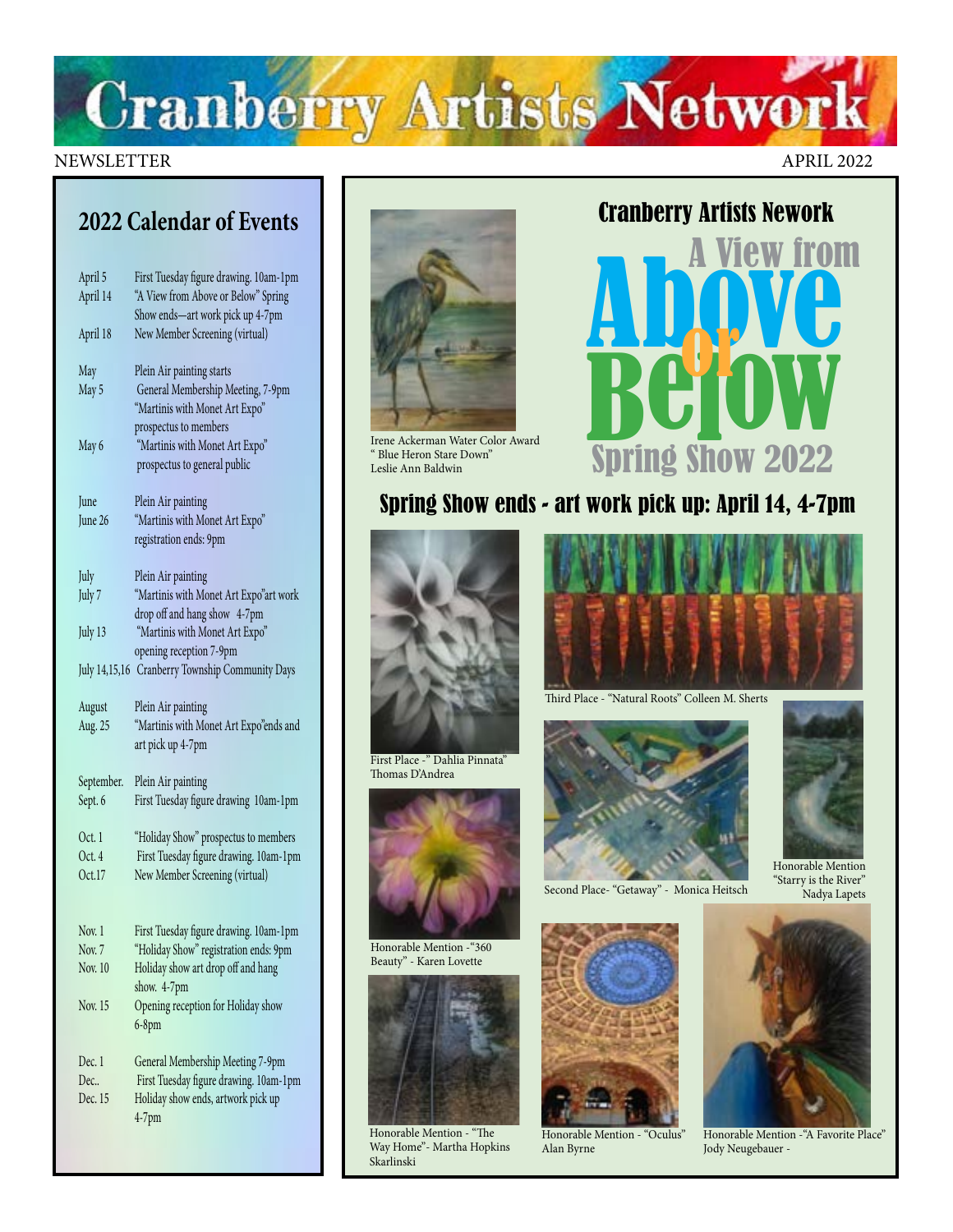**Cranberry Artists Network Back Hall Gallery and Glass Case Show Schedule** 

Back hall gallery artists please send Kathy Bischak, kbischak@ comcast.net and Debra Tobin debratobin@ymail.com, your bios, headshot/photo, photos of artwork, website and contact info now so they can prepare press releases and newsletter info in advance.

### April 2022 **Marge Gardner**

May 2022 **Bradley Page**

June 2022 **Monica Hietsch Debra Tobin - Glass Case**

> July 2022 **Figure Drawing**

> > August 2022 **Plein Air**

September 2022 **Kathy Bischak Carol Scheftic - Glass Case**

October 2022 **Martha Skerlinski Mary Mason - Glass Case**

November & December 2022 **Holiday Show**

**Contact Vickie Schilling, vickie.schilling@gmail.com to be added to the list for upcoming 2023 show slots.**

# **Cranberry Artists Network**

### **APRIL FEATURED ARTIST**

# **MARGE GARDNER**

Art has been her hobby since childhood. Marge is a local Beaver County resident. She joined the Beaver Art Group in 1989 and still receives instruction from the teachers and students as she grows as an artist. Marge works mainly in oil and also with watercolor, acrylic, pencil and pen and ink. Her art has been in local shows throughout the years including The Merrick Art Gallery, Cranberry, Garrison Days in Beaver, Ambridge and Baden Fall Festivals, Midland, Horse Trading Days in Zelienople and more. She has completed three murals; one for the Beaver County Humane Society, Noah's Ark for the Baden United Methodist Church and a 4ftx9ft sectioned oil painting of a pond and seven dogs for a private home. She is a mem-

ber of the Beaver Art Group, Beaver Valley Artists and Cranberry Artists Network. She tries to capture a subject worthy of a painting, an unusual moment in time. We are always learning in art as well as life.

**Marge** will be the April 2022 Cranberry Artists Network Back Hall Gallery artist and she will be hosting a meet and great with light refreshments from 4-6 pm on April 14 at the Cranberry Municipal Building.









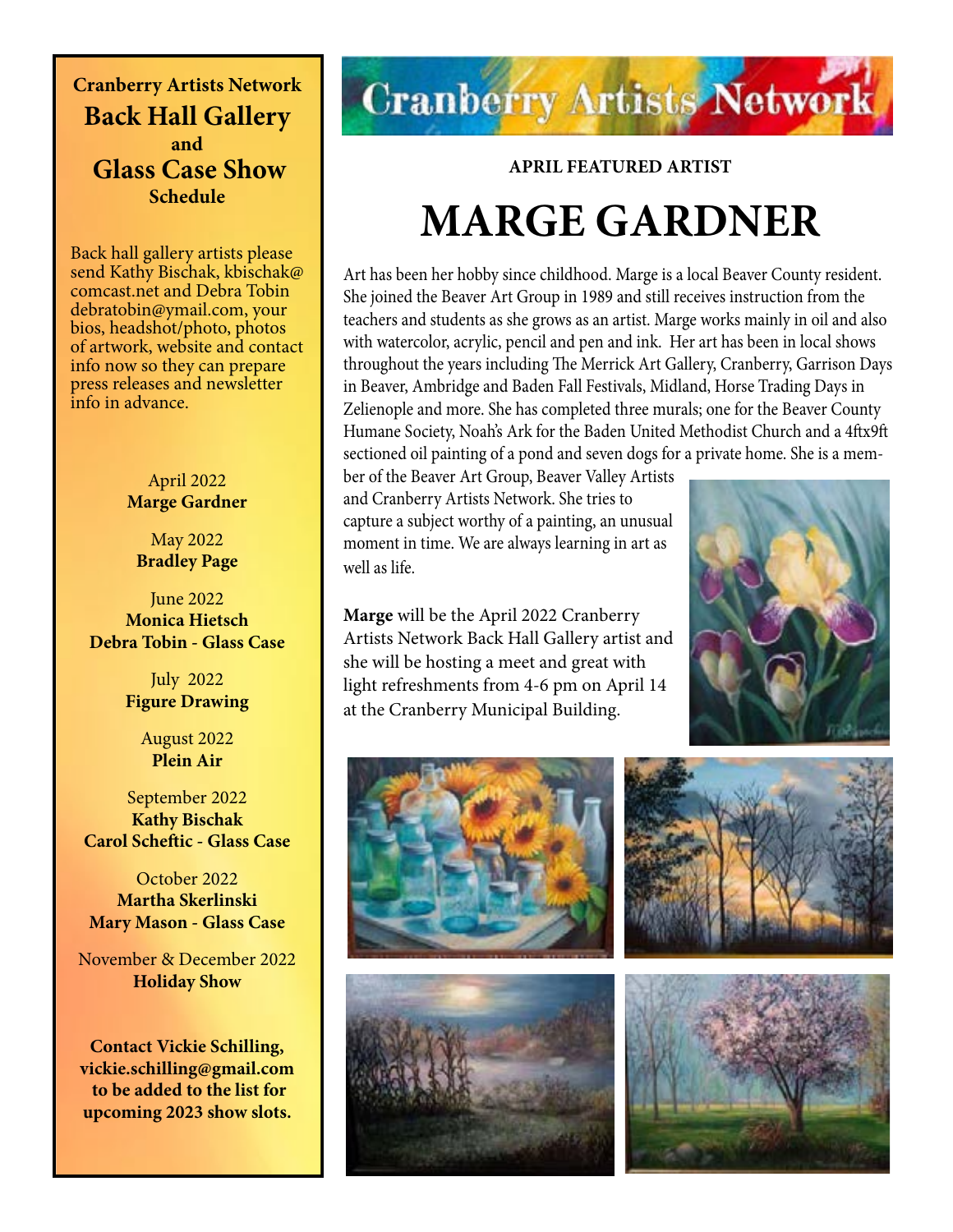

### MEMBER NEWS

**Duane Cacali**, Gail Mashuda and Betty Trout have received bronze awards in the Camelback Gallery Amazing Animals 2022 International Visual Arts Exhibition. Likes Contest - Highest # of Likes (Clicks on the Heart) - [https://](https://www.camelbackgallery.com/amazinganimals2022exhibition\) [www.camelbackgallery.com/amaz](https://www.camelbackgallery.com/amazinganimals2022exhibition\)[inganimals2022exhibition](https://www.camelbackgallery.com/amazinganimals2022exhibition\)



Betty Trout "Adoration" Pastel



Duane Cacli "My Best Friend" Photography



Gail Mashuda "Is this My Good Side? " Photography

**[Debra Tobin](http://debratobinart.com)** curated The Fiberarts Guild of Pittsburgh Common Threads Exhibition on display at Pittsburgh International Airport through May 27, 2022. This show is part of the airport's Arts and Culture Program. Make sure to check it out if you are flying or visit our website to see the pieces on display. [https://fiberartspgh.org/common-threads/](https://fiberartspgh.org/common-threads/
)



# **CAN MEMBERSHIP SCREENING**

Our next screening is April 18. We screen twice a year on the third Monday in April and October.

Fill out the application form on CAN website.

Interested artists should send images directly to mjart49@gmail. com.

Our screenings are still virtual. Here is what we need to see:

\*3 images of your work in a single medium done within the last three years.

\* Because it is virtual , we would like to see the front and back of your work. The front of your image should be properly cropped (as if you were entering a show). The back image will show us your work is gallery ready (with a wire).

\* 3-D work should be display ready with stands if needed.

Any questions, pleas contact me. Mj Hadley Membership Chair mjart49@gmail.com

**MEMBERSHIP NOTICES AS OF JANUARY 2022 THERE WILL BE NO MORE CHECKS TO PAY FOR ENTRANCE FEES AND ALL REGISTRATION WILL BE THROUGH PAYPAL** 

## **WE ARE LOOKING FOR VOLUNTEERS TO HELP HANG AND TAKE DOWN SHOWS.**

**------------**

**This is a fun opportunity to meet and connect with fellow artists, help the organization, and get a sneak peak of the beautiful art on display.**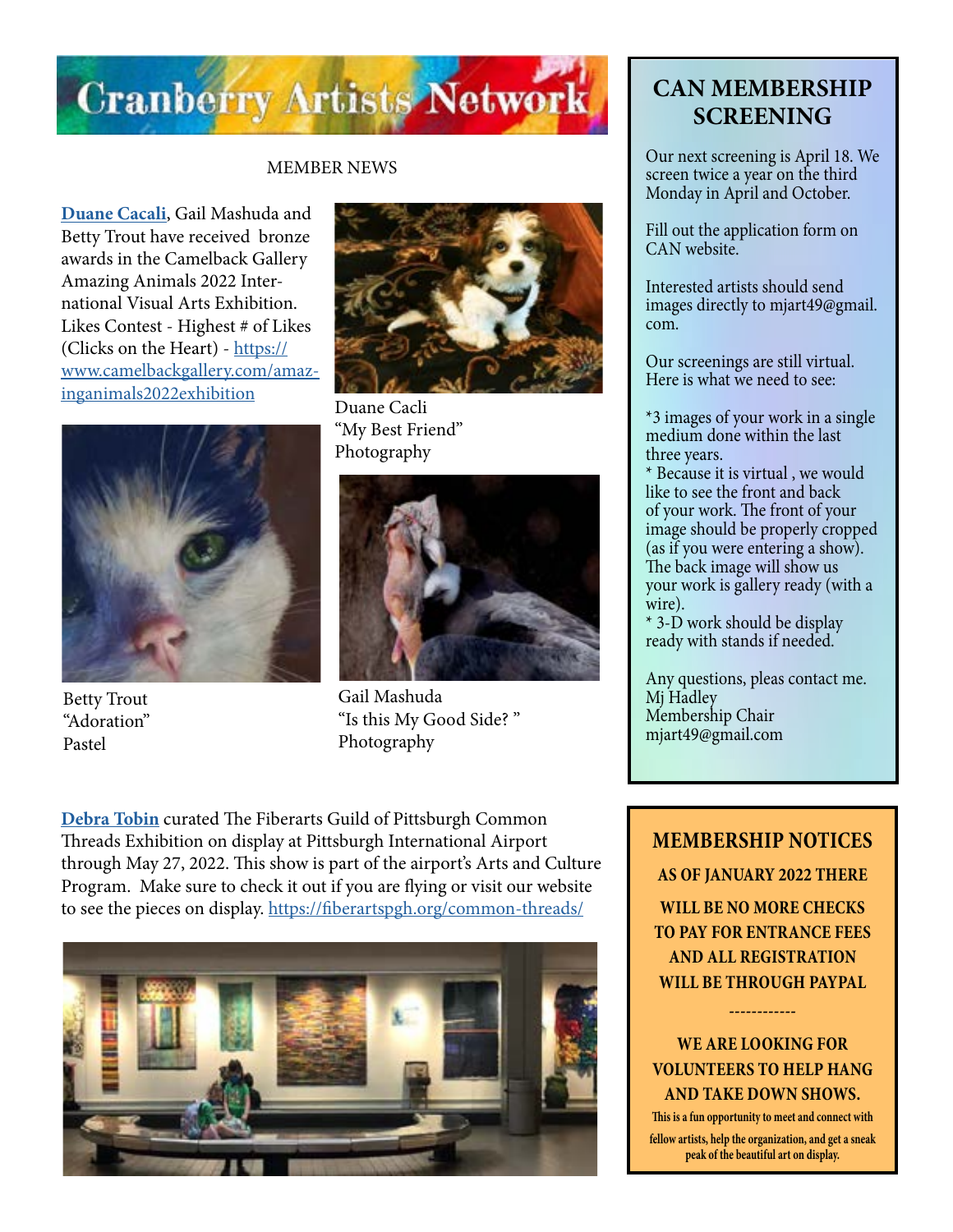# **CALL FOR ARTISTS**



## **June 30, July 1, 2, & 3, 2022**

You are invited to enter the Westmoreland Art Nationals Juried Fine Art & Photography Exhibition. Attached is an entry form. Please take note that the deadline is Friday, March 4, 2022. All entry forms must be postmarked or hand delivered on or before this date.

Since 1978, the Westmoreland Art Nationals has attracted submissions from not only local artists, but also regional, national, and international talents. The first exhibit will be held at the Westmoreland County Community College from Saturday, May 21 through Wednesday, June 8 with the second exhibit taking place Thursday, June 30 through Sunday, July 3 as part of the Westmoreland Arts & Heritage Festival. The opening reception for the Festival exhibit will take place on Saturday, June 25. You may enter as many pieces as you would like to be considered in both of our exhibits. Along with two physical on-site exhibits, we will again offer digital presentation for both live shows. Both shows provide excellent exposure for you and serve as wonderful networking opportunities to meet other distinguished artists in your field.

The 2022 Westmoreland Art Nationals entry form is available at

**[https://artsandheritage.com/](https://artsandheritage.com/art-nationals/) [art-nationals/](https://artsandheritage.com/art-nationals/)** as a PDF form.

We welcome and encourage you to invite others to apply.

# **Cranberry Artists Network**

### MEMBER NEWS

**Congratulations Patricia Mae Young, Cindy Gilberti and Marian Sallade** and for the trifecta of awards at the Pittsburgh Pastel Atrists League Pure Color Show on display at North Hills Arts Center through April 4



Other CAN members participating in the show include Sandra Beitsinger, Diane Grguras, Gina Judy, Lynda Kirby, and Debra Tobin. The show will be on display at North Hills Art Center through April 8th.







**[James Tobin's](http://jamestobinart.com)** digital art *Night Station* has been accepted into the 99th Annual Nicole & Harry Martin Spring Show on display at the Erie Museum of Art April 8- August 5. More than 200 individual artists submitted over 450 pieces of artwork! This year's juror, globally renowned art curator and writer Jessica Hong, chose 79 works to be included in the show.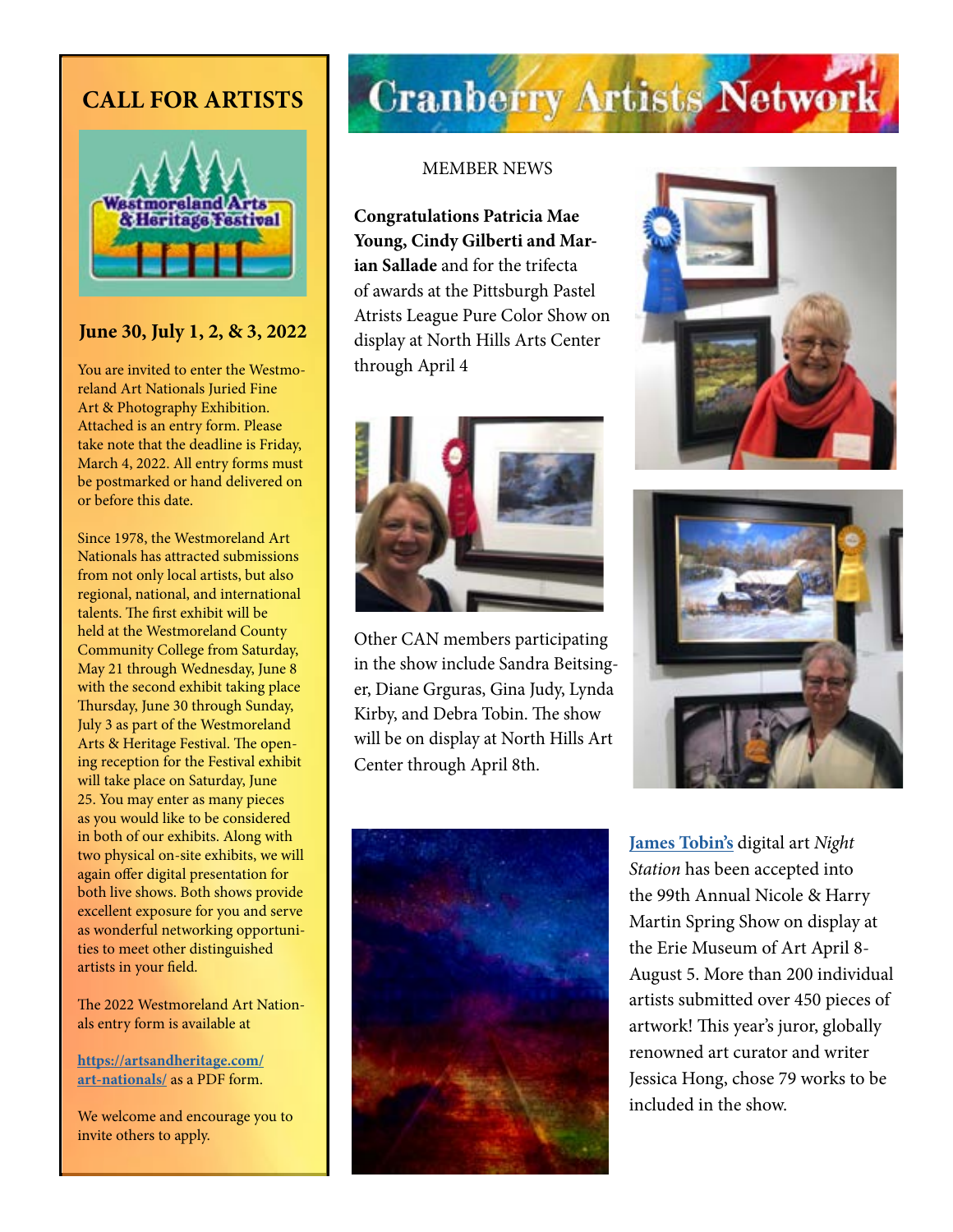

### MEMBER NEWS

**Larry Brandstetter, Jan Jay and [Debra Tobin](http://debtatobinart.com)** are among the artists to have been accepted into the 2022 Hoyt Regional Juried Art Exhibition. Juror, Laura Domenic selected 72 works from the 512 entered. The exhibition will be on display April 26 – June 30, Public Reception will be on May 14th, 1-3pm.



Jan Jay "Dual" Collage



Larry Brandstetter "Brightly Whispered" Collage



Debra Tobin "Life Interrupted" Digital Art on Metal



Larry Brandstetter's Solo Show, "Door Sticks Pull Hard" will be at You Are Here Gallery till April 16th.



Larry was selected to be one of the Artists featured on this year's show postcard for the 4th

annual "Art Neighbors Show". is a joint exhibition showcasing the works of Greensburg Art Center and Latrobe Art Center Members. Artwork from member artists of both art centers will hang side-by-side, celebrating the artistic talent of our two art communities! Show dates: April 23 to June 11, 2022 @ Greensburg Art Center.

# **CALL FOR ARTISTS**



Jglebay Institute Inspiring the Imagination.

**Oglebay Institute has a unique challenge for you! The Stifel Fine Arts Center is getting a new roof and we've saved some of the ceramic roof tiles from the old roof for you to use in an original piece of artwork!**

We will be auctioning these original pieces to raise funds and defray the cost of the new roof. You and Oglebay Institute will split the proceeds 50-50.

The auction will be held on Saturday, May 7. **The deadline for entry is April 20.**

You can find the prospectus here. [https://drive.google.com/file/d/14TF](https://drive.google.com/file/d/14TFpyw6opgh-QhaVUiQ6UsAXZ9L8vYBa/view
)[pyw6opgh-QhaVUiQ6UsAXZ9L8vY-](https://drive.google.com/file/d/14TFpyw6opgh-QhaVUiQ6UsAXZ9L8vYBa/view
)[Ba/view](https://drive.google.com/file/d/14TFpyw6opgh-QhaVUiQ6UsAXZ9L8vYBa/view
) Lisa Rasmussen - Curator of Exhibitions Stifel Fine Arts Center | Oglebay Institute 1330 National Road, Wheeling, WV 26003 304-242-7700 lrasmussen@oionline.com

### **Crosscurrents and Oglebayfest Artist and Gourmet Market**

Oglebay Institute's Stifel Fine Arts Center is now taking applications to exhibit in the annual multi-media exhibition Cross-currents and the annual Oglebayfest Artist and Gourmet Market.

Click here [https://artist.callforen](https://artist.callforentry.org/festivals_unique_info.php?ID=9812)[try.org/festivals\\_unique\\_info.](https://artist.callforentry.org/festivals_unique_info.php?ID=9812) [php?ID=9812](https://artist.callforentry.org/festivals_unique_info.php?ID=9812) to view the Crosscurrents prospectus and application online. **Deadline for entry is April 4**

Click here [https://oionline.com/ogle](https://oionline.com/oglebayfest/)[bayfest/](https://oionline.com/oglebayfest/) to view the Oglebayfest prospectus and application online.

**Deadline for entry is June 1**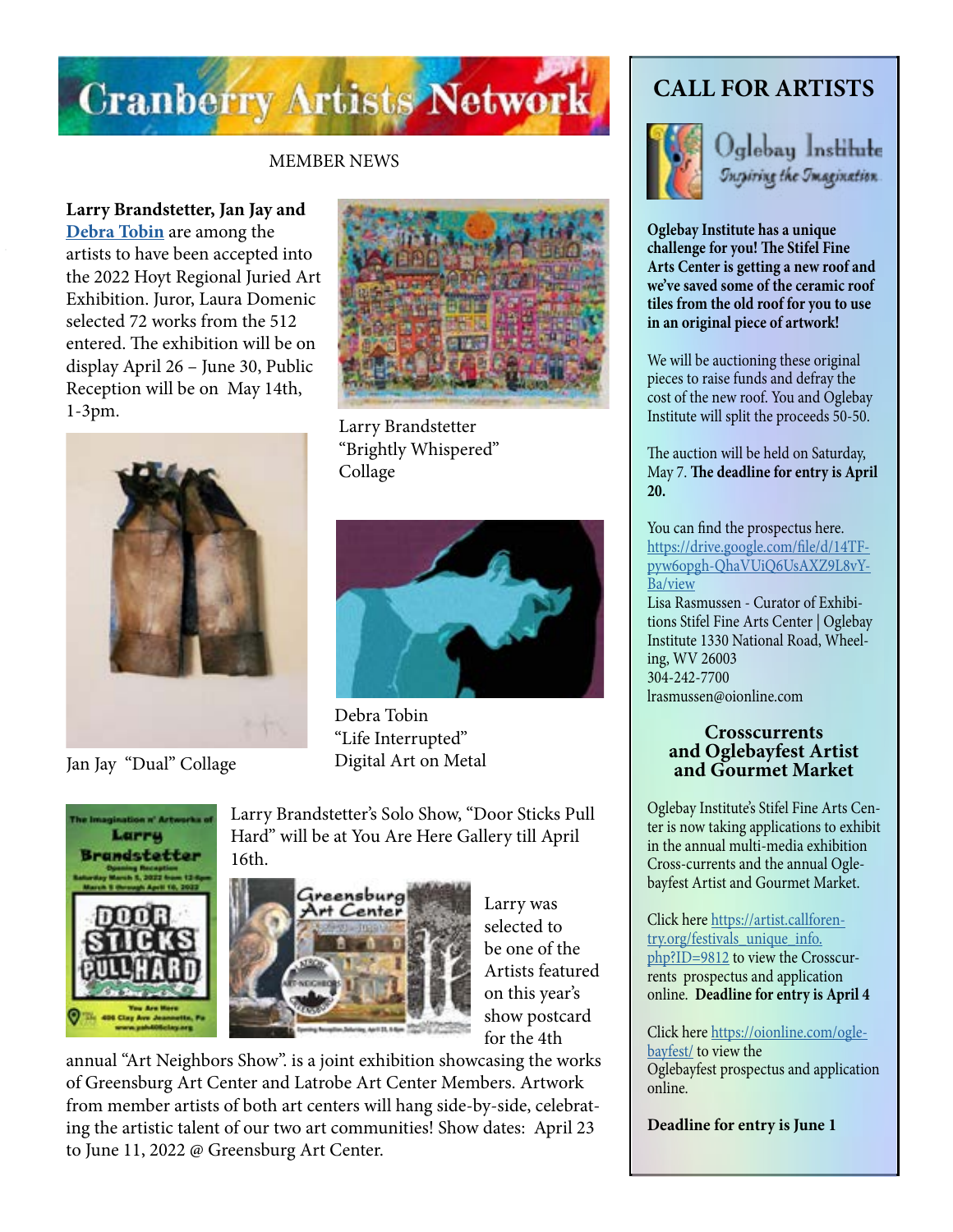# **CALL FOR ARTISTS**



**INTERNATIONAL ACHIEVEMENT AWARD COMPETITIONS**

# **ACRYLIC PAINTING**

**Deadline April 15, 2022 Awards Announced April 30, 2022**

# **PASTELS**

 **Deadline June 15, 2022 Awards Announced June 30, 2022**

# **DRAWING**

 **Deadline August 15, 2022 Awards Announced August 31, 2022**

# **OTHER**

**(mixed media, watercolor, fiber, collage, digital art or other) Deadline October 15, 2022 Awards Announced October 31, 2022**

# **PHOTOGRAPHY Deadline December 15, 2022**

**Awards Announced December 31, 2022**

**\$25 entry fee (non-refundable)**

**Award include: 1st place through 10th place (cash awards top 3 - TBD based on # of entries) Finalist Awards (based on # of entries) Virtual Award Exhibition Social Media Promotion & E-blast Announcement 2022 IAA Award in Other Category Award Certificate (This is competition. Only the jury selected artwork/artists will receive an award)**

**https://www.camelbackgallery.com/ entercompetitions**

# **Cranberry Artists Network**

## MEMBER NEWS

## **Watercolor classes with Doug Brown**

starting April 4th from 3-6pm for 6 Thursdays in a row at Gilberti Fine Art Studio & Mondays at North Hills Art Center starting April 14th from 9am-12pm.<https://gilbertifineart.weebly.com/classes.html> <https://northhillsartcenter.org/classes-more>

## **Susan Walker Art Winter 2022 Workshops and Events**

Bible Art Journaling in the Scriptures, 2nd Friday of Each month Presbyterian Church of Portersville, 1297 Perry Highway Jan 14, Feb 11, Mar 11, Apr 8, May 13, Jun10, Jul 8, Aug No Class, Sept 9, Oct. 14, Nov 11, Dec. NO CLASS \$22/ class include all the materials to create a beautiful page. [www.susanwalkerart.com](http://www.susanwalkerart.com) or 724-272-2146

Three of Larry Brandstetters pieces of art were juried in to the 2022 WESTMORELAND ART NATIONALS. The first segment is at Westmoreland County Community College in Youngwood, PA. Show dates: May 21 to June 8, 2022 Opening Reception and Awards ~ Saturday, May 21 - 6 to 8pm. I have two showing here, "All is Good" and "Colorful Eye" both

very cool collages. The second part is at the Westmoreland Arts & Heritage Festival at Twin Lakes Part, Greensburg, PA. Show dates: Thursday, June 30 ~ Sunday, July 3, 2022. Opening Reception and Awards Saturday, June  $25 \sim 6$  to 8pm My artwork that will be featured is "Poppies n' Water Lillies" an adventurous ink drawing about Claude Monet,





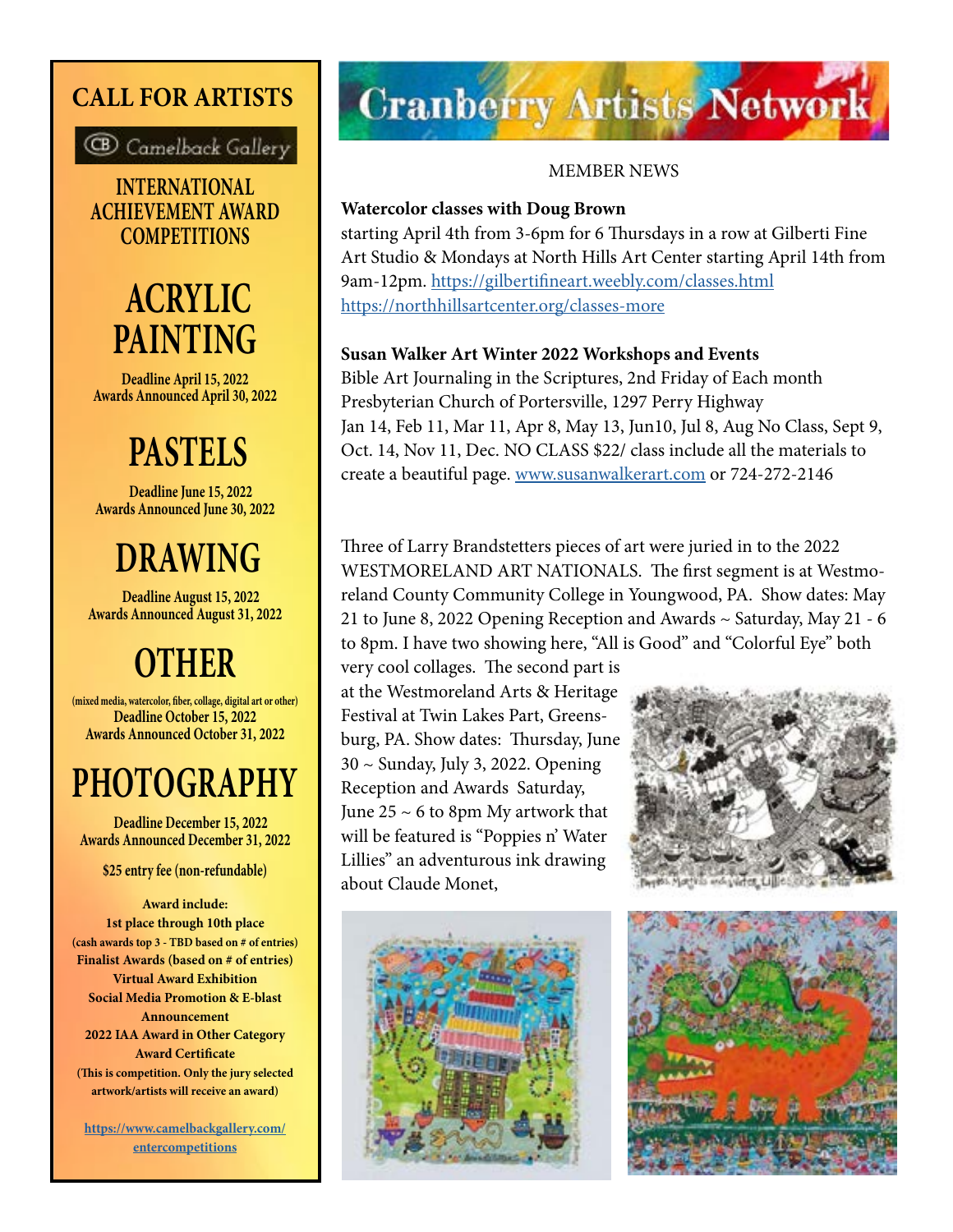

9:00am - 4:00pm at the NORTH HILLS ART CENTER 3432 Babcock Blvd. | Pittsburgh, PA 15237 northhillsartcenter.org | info@northhillsartcenter.org

**Register online:** www.pittsburghwatercolorsociety.com/event-4752273 Online registration and payment in full due May 31, 2022



**NORTH HILLS ART CENTER** 

The North Hills Art Center presents **ART OF THE EARTH** 

Art Exhibit

benefitting **Mudubon Society Beechwood Farms** 



**SHOW JUROR: CINDY GILBERTI** (see awbitte for bio) **SHOW DATES: APRIL 23 - MAY 13** 



### **Art Delivery Dates** April 11 - 15, 10am - 3pm & April 12, 7-9pm Each piece must be 'inspired by the Earth'

Entry Fee-Maximum Three (3) Pieces:<br>Members: \$10 per piece Monmembers: \$15 per piece<br>Attach one of the tags below to the front of each entry.

Only recent 2D a 3D work that has not been in a previous<br>juried\* show at the NHAC may be submitted. Prints accepted<br>in non-juried shows only. Each piece must be ready for dis-<br>play or hanging with picture wire, ... Work wi

The NHAC is not responsible for damages, loss or theft to any<br>piece during, or if left; after the show. Artwork not picked up<br>after 30 days following show closing will become the property<br>of the NHAC.

The NHAC will take a 30% commission on any piece<br>of exhibited art that is sold.

Art Pick Up Dates: May 16-19, 10am-3pm<br>- & May 17, 7pm-9pm

# **CALL FOR ARTISTS**



Oglebay Institute *Inspiring the Imagination* 

### **Raising the Roof! Take a piece of Stifel Fine Arts Center home!**

In 2019, The Oglebay Institute launched a \$4.4 million capital campaign to complete critical improvements to two of its historic properties and make other investments throughout the organization. In the summer of 2021, preservation work began on the Stifel Fine Arts Center, in cluding the complete removal and replacement of its terra cotta tile roof. Additional campaign details are available online at [oionline.com/capitalcampaign](http://oionline.com/capitalcampaign).

We saved some of the tiles that came off the roof, and we are asking artists to create a unique piece of artwork using these tiles. These artworks will be auctioned off to raise money to help pay for our new roof.

### **To Enter:**

- **Pick up** roof tile(s) from the
- Stifel Fine Arts Center. January 31 - February 19 (unable to ship)
- **Create** a unique piece of artwork using roof tile(s) from the
- Stifel Fine Arts Center. • **Take** a clear, well lit, high-reso-
- lution photo of the piece.

• **Enter** through the call "Raise the Roof!" at [callforentry.org](http://callforentry.org). April 20th

• **Hand deliver** the finished piece to the Stifel Fine Arts Center. April 25-30 (All work must be hand delivered)

• **Come** to the auction! Auction gala: May 7th

Artists will get 50% of the proceeds and the other 50% will go to the capital campaign. Artists are welcome to donate their proceeds back to the capital campaign as a tax-deductible donation.

#### PROSPECTUS

[https://drive.google.com/file/d/14TFpyw6o](https://drive.google.com/file/d/14TFpyw6opgh-QhaVUiQ6UsAXZ9L8vYBa/view)[pgh-QhaVUiQ6UsAXZ9L8vYBa/view](https://drive.google.com/file/d/14TFpyw6opgh-QhaVUiQ6UsAXZ9L8vYBa/view)

**Opening Reception** April 23, 7pm

**Gallery Open** April 25-May 13 M-F, 10am-3pm TU, 7pm - 9pm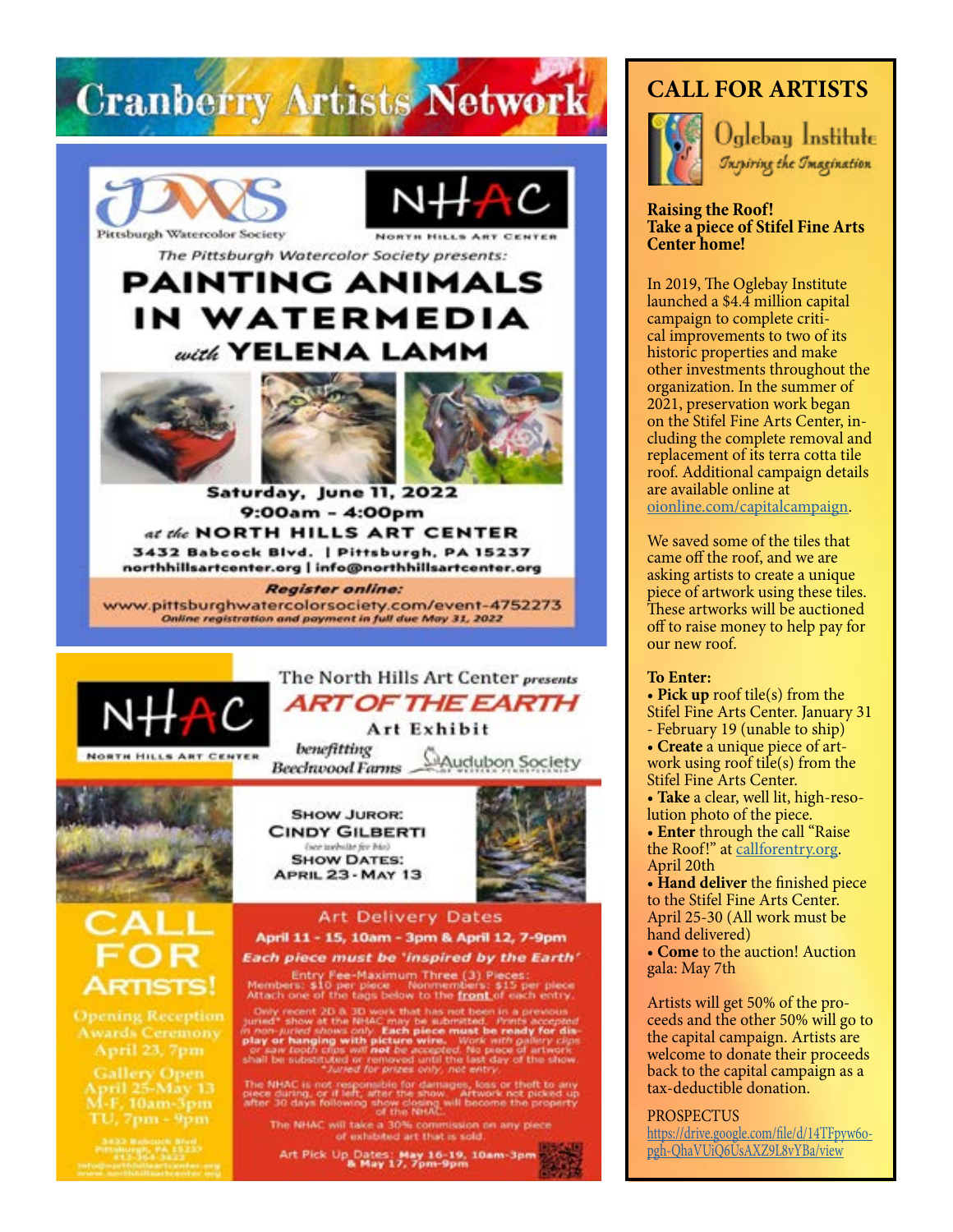# **MCMURRAY** ART LEAGUE HUGE **ART** SUPPLIES SALE

FRIDAY AND SATURDAY APRIL 1 AND 2 FROM 10 AM TO 2 PM AT THE **MAL STUDIO**  BEHIND ATRIA'S RESTAU-RANT IN THE MCDOWELL SHOPS; 4069 WASHINGTON RD; MCMURRAY PA 15317 **PLEASE PARK IN THE FRONT LOT NEAR TREK, THE BIKE STORE.** 

SUPPLIES INCLUDE: MAT-BOARD, FRAMES, DECOUP-AGE ITEMS, PENCILS PAINTS – OILS, ACRYLICS, WATER-COLOR, PEN & INK, … PAINT SURFACES – OIL, ACRYLIC, WATER COLOR, … TATTOO EQUIPMENT, EASELS, STOR-AGE UNITS, AIR BRUSH EQUIPMENT **PLUS MUCH MORE!**  MANY ITEMS NEVER USED MOST PRICES 80% OFF NEW – BRAND NAMES - FREE ITEMS TABLE

PLEASE BRING YOUR OWN BAGS FUND RAISER SO NO TAXES DUE SATURDAY AT NOON BEGINS 1/2 OFF OF EVERYTHING LEFT EVERY-THING MUST GO!



## DEADLINE FRIDAY, MAY 6, 2022, 11:59PM

Artists of any age are eligible to participate; however, they must be a resident of Butler, Allegheny, Armstrong, Beaver, Fayette, Greene, Indiana, Lawrence, Somerset, Washington or Westmoreland county in Pennsylvania. Visit our Call for Entry site on Cafe for details and to submit your entry!

[https://artist.callforentry.org/festivals\\_unique\\_info.](https://artist.callforentry.org/festivals_unique_info.php?ID=10135) [php?ID=10135](https://artist.callforentry.org/festivals_unique_info.php?ID=10135)

# **MONACA TUSIC J FEST**

**May 28** 12-8 p.m. | Antoline Park

ented by the Monaca Com tion and. **Arts in Mona** 

## **Call for Artists & Art Vendors**

Artists, makers, and enthusiasts of all walks of life are invited to participate in our first-ever Monaca Arts & Music Fest!

Are you an artist who would like to have one of your works showcased or would you like to host your own booth?

Now through April 15, we are accepting art submissions and art vendor applications.

**Visit MonacaCDC.org** for submission and application form links.